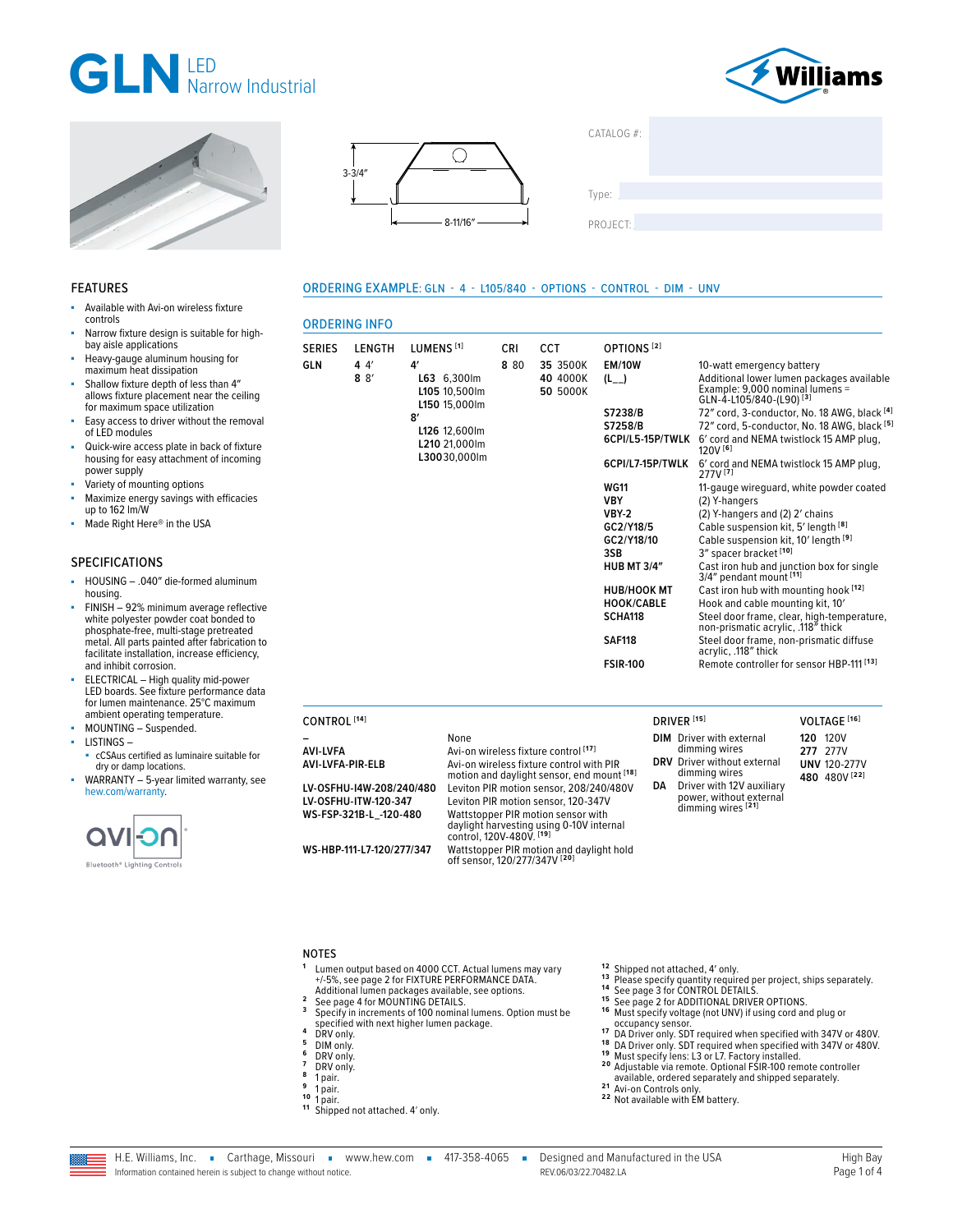# GLN LED<br>Narrow Industrial

# <span id="page-1-0"></span>FIXTURE PERFORMANCE DATA

|            | <b>LED PACKAGE</b><br><b>WATTAGE</b> | <b>STANDARD (NO LENS)</b> |       | SCHA118 |       | <b>SAF118</b>                                                                                                |       | <b>LUMEN MAINTENANCE</b> |        |        |        |
|------------|--------------------------------------|---------------------------|-------|---------|-------|--------------------------------------------------------------------------------------------------------------|-------|--------------------------|--------|--------|--------|
|            |                                      |                           |       |         |       | DELIVERED LUMENS   EFFICACY (Im/W)   DELIVERED LUMENS   EFFICACY (Im/W)   DELIVERED LUMENS   EFFICACY (Im/W) |       | L80                      | L85    | L90    |        |
|            | L63                                  | 42.3                      | 6395  | 151.3   | 5564  | 131.6                                                                                                        | 5372  | 127.1                    | 72.000 | 58,000 | 36.000 |
| $\ddot{a}$ | L105                                 | 65.3                      | 10612 | 162.6   | 9657  | 148.0                                                                                                        | 9445  | 144.7                    | 72,000 | 72,000 | 50,000 |
|            | L <sub>150</sub>                     | 101.2                     | 15043 | 148.6   | 13689 | 135.3                                                                                                        | 13388 | 132.3                    | 72,000 | 58,000 | 36,000 |
|            | L126                                 | 81.7                      | 12629 | 154.6   | 11492 | 140.6                                                                                                        | 11240 | 137.6                    | 72.000 | 58,000 | 36,000 |
| $\infty$   | L210                                 | 136.5                     | 21223 | 155.5   | 19313 | 141.5                                                                                                        | 18888 | 138.4                    | 72.000 | 72,000 | 50,000 |
|            | .300                                 | 202.4                     | 30086 | 148.6   | 27378 | 135.2                                                                                                        | 26777 | 132.3                    | 72,000 | 58,000 | 36,000 |

■ Photometrics tested in accordance with IESNA LM-79. Results<br>shown are based on 25℃ ambient temperature.<br>■ Wattage shown is average for 120V through 277V input.

- **Results based on 4000K, 80 CRI, actual lumens may vary**  $+/-5\%$ **<br>• Predicted lumen maintenance calculated from LED**
- Predicted lumen maintenance calculated from LED manufacturer IES LM-80 data and In situ temperature measurement.
- 
- Predicted lumen maintenance calculated in accordance with IES TM-21 per Energy Star (R) TM-21 Calculator rev. 02.08.16. Use multiplier table to calculate additional options.

# MULTIPLIER TABLE

| <b>COLOR TEMPERATURE</b> |                          |  |  |
|--------------------------|--------------------------|--|--|
| <b>CCT</b>               | <b>CONVERSION FACTOR</b> |  |  |
| 3500K                    | <u>በ 97</u>              |  |  |
| 4000K                    | 1.00                     |  |  |
| 5000K                    | 103                      |  |  |

PHOTOMETRY

**GLN-4-L105-840-DIM-UNV** Total Luminaire Output: 10612 lumens; 65.3 Watts | Efficacy: 163 lm/W | 80 CRI; 4000K CCT



|                          | <b>VERTICAL ANGLE</b> | <b>HORIZONTAL ANGLE</b> | <b>ZONAL LUMENS</b> |            |      |
|--------------------------|-----------------------|-------------------------|---------------------|------------|------|
|                          |                       | $0^{\circ}$             | 45°                 | $90^\circ$ |      |
| CANDLEPOWER DISTRIBUTION | 0                     | 3868                    | 3868                | 3868       |      |
|                          | 5                     | 3929                    | 3839                | 3833       | 367  |
|                          | 15                    | 3814                    | 3751                | 3739       | 1061 |
|                          | 25                    | 3568                    | 3528                | 3535       | 1632 |
|                          | 35                    | 3232                    | 3193                | 3232       | 2010 |
|                          | 45                    | 2767                    | 2786                | 2815       | 2147 |
|                          | 55                    | 2144                    | 2244                | 1277       | 1823 |
|                          | 65                    | 1403                    | 884                 | 926        | 1106 |
|                          | 75                    | 639                     | 161                 | 187        | 383  |
|                          | 85                    | 34                      | 74                  | 71         | 83   |
|                          | 90                    | 0                       | 0                   |            |      |

| LUMEN SUMMARY | <b>ZONE</b> | <b>LUMENS</b> | % FIXTURE |
|---------------|-------------|---------------|-----------|
|               | $0 - 30$    | 3060          | 29        |
|               | 0 - 40      | 5070          | 48        |
|               | $0 - 60$    | 9040          | 85        |
|               | 0 - 90      | 10612         | 100       |
|               | - 180       | 10612         | 100       |

# <span id="page-1-1"></span>ADDITIONAL DRIVER OPTIONS

Note: Lumen restrictions apply, consult product builder at hew.com/product-builder.

| <b>CATALOG NUMBER</b>                                                    | <b>DESCRIPTION</b>                                                                      |
|--------------------------------------------------------------------------|-----------------------------------------------------------------------------------------|
| <b>DRV</b><br>Driver prewired for non-dimming applications               |                                                                                         |
| Dimming driver prewired for 0-10V low voltage applications<br><b>DIM</b> |                                                                                         |
| DIM1                                                                     | 1% dimming driver prewired for 0-10V low voltage applications                           |
| <b>DIM LINE</b>                                                          | Line voltage dimming driver (TRIAC and ELV compatible, 120V only)                       |
| <b>DIM TRC</b>                                                           | Line voltage dimming driver (TRIAC compatible, 120V only)                               |
| DA                                                                       | Dimming driver with 12V auxiliary                                                       |
| SD40                                                                     | 40% step-dimming driver                                                                 |
| SD50                                                                     | 50% step-dimming driver                                                                 |
| DALI                                                                     | DALI dimming driver                                                                     |
| <b>LTE LINE</b>                                                          | Lutron Hi-lume 1% 2-wire dimming driver forward phase line voltage controls (120V only) |
| LDE1                                                                     | Lutron Hi-lume 1% EcoSystem dimming LED driver                                          |
| <b>ELDO SOLOB</b>                                                        | EldoLED Solodrive, 0.1% dimming driver for 0-10V controls                               |
| ELDO SOLOB DALI                                                          | EldoLED Solodrive, 0.1% dimming driver for DALI controls                                |
| ELDO ECO1                                                                | EldoLED Ecodrive, 1% dimming driver for 0-10V controls                                  |
| ELDO ECO1 DALI                                                           | EldoLED Ecodrive, 1% dimming driver for DALI controls                                   |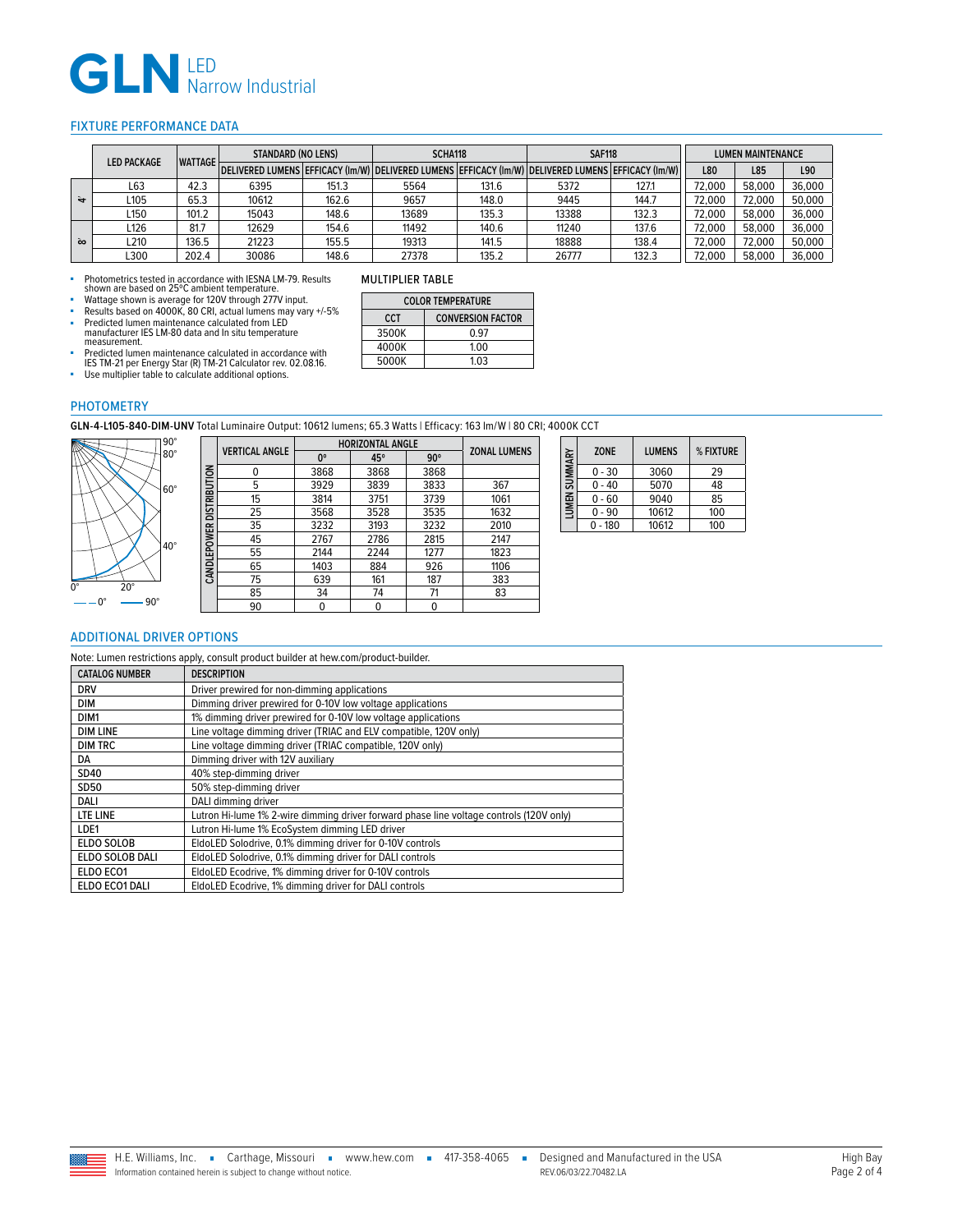

# <span id="page-2-0"></span>CONTROL DETAILS

# SENSOR PLACEMENT



### AVI-LVFA-PIR-ELB

| <b>SPECIFICATIONS</b>    |                                                                                      | <b>SENSOR CO</b>                 |
|--------------------------|--------------------------------------------------------------------------------------|----------------------------------|
| <b>TYPE</b>              | PIR Motion + Daylight                                                                | Large motion                     |
| <b>MOUNTING HEIGHT</b>   | $8' - 45'$                                                                           | 45' height: ø<br>$\Omega'$       |
| LENS                     | Single lens detects<br>high and low bay motion.                                      | 10'<br>15'                       |
| <b>DETECTION ANGLE</b>   | $360^\circ$                                                                          | 20 <sup>o</sup><br>25'           |
| <b>TEMPERATURE RANGE</b> | $-30^\circ$ to $70^\circ$ C                                                          | 30'<br>35'                       |
| <b>RELATIVE HUMIDITY</b> | 90 to 95% at 30°C                                                                    | 45'<br>34' 28' 22' 14'<br>$0'$ 1 |
| <b>COMMISSIONING</b>     | App (iOS or Android)                                                                 |                                  |
|                          | SYSTEM REQUIREMENTS Avi-On wireless fixture controls plus<br>desktop and mobile apps |                                  |
| <b>MANUFACTURER</b>      | Avi-On                                                                               |                                  |
|                          | <b>OC-IVO</b><br>Bluetooth <sup>®</sup> Lighting Controls                            |                                  |

### SENSOR COVERAGE PATTERNS

| Large motion                                                                                            | Small motion                                                                                                     |
|---------------------------------------------------------------------------------------------------------|------------------------------------------------------------------------------------------------------------------|
| 45' height: ø68' coverage                                                                               | 20' height: ø28' coverage                                                                                        |
| 10 <sup>10</sup><br>15'<br>20<br>25'<br>30'<br>35'<br>45'<br>0'<br>34" 28" 22" 14"<br>22' 28' 34<br>141 | ÷,<br>61<br>q.<br>12'<br>15'<br>18'<br>20'<br>$\Omega'$<br>3.5' 7' 10.5' 14<br>35'<br>$\mathcal{P}$<br>14' 10 5' |

# LV-OSFHU-I4W-208/240/480 or LV-OSFHU-ITW-120-347

| <b>SPECIFICATIONS</b>    |                                                    | <b>SENSOI</b>            |
|--------------------------|----------------------------------------------------|--------------------------|
| <b>TYPE</b>              | <b>PIR Motion</b>                                  | High bay<br>40' heigh    |
| <b>MOUNTING HEIGHT</b>   | $8' - 40'$                                         |                          |
| LENS                     | Interchangeable high bay, low bay or<br>aisle mask | 151<br>27'               |
| <b>DETECTION ANGLE</b>   | $360^\circ$                                        | 40'                      |
| <b>TEMPERATURE RANGE</b> | -10 $\degree$ to 71 $\degree$ C                    | 20'<br>30'               |
| <b>RELATIVE HUMIDITY</b> | 20% to 90% non-condensing                          | 15'<br>$\Omega'$         |
| <b>MANUFACTURER</b>      | Leviton                                            | 15'<br>30'<br>15'<br>20' |

## SENSOR COVERAGE PATTERNS



## WS-FSP-321B-L3-120-480

Ξ

| <b>SPECIFICATIONS</b>    |                                    |
|--------------------------|------------------------------------|
| <b>TYPF</b>              | PIR Motion + Daylight Harvesting   |
| <b>MOUNTING HEIGHT</b>   | $15' - 40'$                        |
| DETECTION ANGLE          | $360^\circ$                        |
| <b>TEMPERATURE RANGE</b> | -40 $^{\circ}$ to 75 $^{\circ}$ C. |
| <b>COMMISSIONING</b>     | App (iOS or Android)               |
| <b>MANUFACTURFR</b>      | Wattstopper                        |
|                          |                                    |

# SENSOR COVERAGE PATTERNS



### **L7** 40′ height: ø100′ coverage



REV.06/03/22.70482.LA